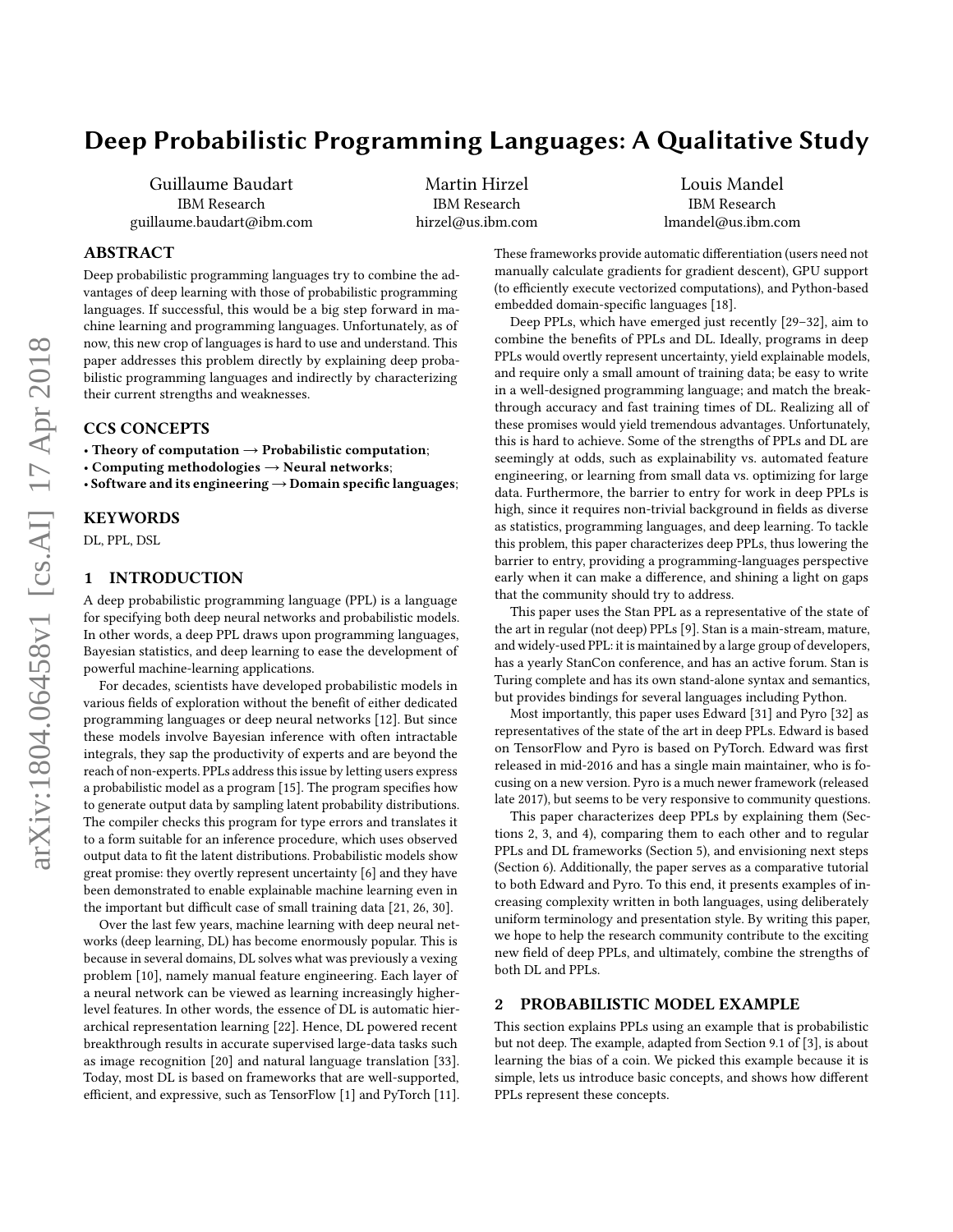<span id="page-1-0"></span>

Figure 1: Graphical model for biased coin tosses. Circles represent random variables. The white circle for  $\theta$  indicates that it is latent and the gray circle for  $x_i$  indicates that it is observed. The arrow represents dependency. The rounded rectangle is a plate, representing  $N$  distributions that are IID.

We write  $x_i = 1$  if the result of the *i*<sup>th</sup> coin toss is head and  $= 0$  if it is toil. We assume that individual coin tosses are inde  $x_i = 0$  if it is tail. We assume that individual coin tosses are independent and identically distributed (IID) and that each toss follows a Bernoulli distribution with parameter  $\theta$ :  $p(x_i = 1 | \theta) = \theta$  and  $p(x_i = 0 | \theta) = 1 - \theta$ . The *latent* (i.e., unobserved) variable  $\theta$  is the bias of the coin. The task is to infer  $\theta$  given the results of previously observed coin tosses, that is,  $p(\theta | x_1, x_2, \ldots, x_N)$ . Figure [1](#page-1-0) shows the corresponding graphical model. The model is generative: once the distribution of the latent variable has been inferred, one can draw samples to generate data points similar to the observed data.

We now present this simple example in Stan, Edward, and Pyro. In all these languages we follow a Bayesian approach: the programmer first defines a probabilistic model of the problem. Assumptions are encoded with prior distributions over the variables of the model. Then the programmer launches an inference procedure to automatically compute the posterior distributions of the parameters of the model based on observed data. In other words, inference adjusts the prior distribution using the observed data to give a more precise model. Compared to other machine-learning models such as deep neural networks, the result of a probabilistic program is a probability distribution, which allows the programmer to explicitly visualize and manipulate the uncertainty associated with a result. This overt uncertainty is an advantage of PPLs. Furthermore, a probabilistic model has the advantage that it directly describes the corresponding world based on the programmer's knowledge. Such descriptive models are more explainable than deep neural networks, whose representation is big and does not overtly resemble the world they model.

Figure [2\(](#page-2-0)a) solves the biased-coin task in Stan, a well-established PPL [\[9\]](#page-8-15). This example uses PyStan, the Python interface for Stan. Lines 2-13 contain code in Stan syntax in a multi-line Python string. The data block introduces observed random variables, which are placeholders for concrete data to be provided as input to the inference procedure, whereas the parameters block introduces latent random variables, which will not be provided and must be inferred. Line 4 declares  $x$  as a vector of ten *discrete* random variables, constrained to only take on values from a finite set, in this case, either 0 or 1. Line 7 declares  $\theta$  as a *continuous* random variable, which can take on values from an infinite set, in this case, real numbers between 0 and 1. Stan uses the tilde operator (~) for sampling. Line 10 samples  $\theta$  from a *uniform* distribution (same probability for all values) between 0 and 1. Since  $\theta$  is a latent variable, this distribution is merely a prior belief, which inference will replace by a posterior distribution. Line 12 samples the  $x_i$  from a Bernoulli distribution with parameter  $\theta$ . Since the  $x_i$  are observed variables, this sampling is

really a check for how well the model corresponds to data provided at inference time. One can think of sampling an observed variable like an assertion in verification [\[15\]](#page-8-1). Line 15 specifies the data and Lines 17-18 run the inference using the model and the data. By default, Stan uses a form of Monte-Carlo sampling for inference [\[9\]](#page-8-15). Lines 20-22 extract and print the mean and standard deviation of the posterior distribution of  $\theta$ .

Figure [2\(](#page-2-0)b) solves the same task in Edward [\[31\]](#page-8-16). Line 2 samples  $\theta$ from the prior distribution, and Line 3 samples a vector of random variables from a Bernoulli distribution of parameter  $\theta$ , one for each coin toss. Line 5 specifies the data. Lines 7-8 define a placeholder that will be used by the inference procedure to compute the posterior distribution of  $θ$ . The shape and size of the placeholder depends on the inference procedure. Here we use the Hamiltonian Monte-Carlo inference HMC, the posterior distribution is thus computed based on a set of random samples and follows an empirical distribution. The size of the placeholder corresponds to the number of random samples computed during inference. Lines 9-11 launch the inference. The inference takes as parameter the prior:posterior pair theta: qtheta and links the data to the variable  $x$ . Lines 13-16 extract and print the mean and standard deviation of the posterior distribution of  $\theta$ .

Figure [2\(](#page-2-0)c) solves the same task in Pyro [\[32\]](#page-8-14). Lines 2-7 define the model as a function coin. Lines 3-5 sample  $\theta$  from the prior distribution, and Lines 6-7 sample a vector of random variable  $x$ from a Bernoulli distribution of parameter  $\theta$ . Pyro stores random variables in a dictionary keyed by the first argument of the function pyro.sample. Lines 9-10 define the data as a dictionary. Line 12 conditions the model using the data by matching the value of the data dictionary with the random variables defined in the model. Lines 13-15 apply inference to this conditioned model, using importance sampling. Compared to Stan and Edward, we first define a conditioned model with the observed data before running the inference instead of passing the data as an argument to the inference. The inference returns a probabilistic model, post, that can be sampled to extract the mean and standard deviation of the posterior distribution of  $\theta$  in Lines 17-19.

The deep PPLs Edward and Pyro are built on top of two popular deep learning frameworks TensorFlow [\[1\]](#page-8-10) and PyTorch [\[11\]](#page-8-11). They benefit from efficient computations over large datasets, automatic differentiation, and optimizers provided by these frameworks that can be used to efficiently implement inference procedures. As we will see in the next sections, this design choice also reduces the gap between DL and probabilistic models, allowing the programmer to combine the two. On the other hand, this choice leads to piling up abstractions (Edward/TensorFlow/Numpy/Python or Pyro/Py-Torch/Numpy/Python) that can complicate the code. We defer a discussion of these towers of abstraction to Section [5.](#page-5-1)

# Variational Inference

Inference, for Bayesian models, computes the posterior distribution of the latent parameters  $\theta$  given a set of observations  $x$ , that is,  $p(\theta | x)$ . For complex models, computing the exact posterior distribution can be costly or even intractable. Variational inference turns the inference problem into an optimization problem and tends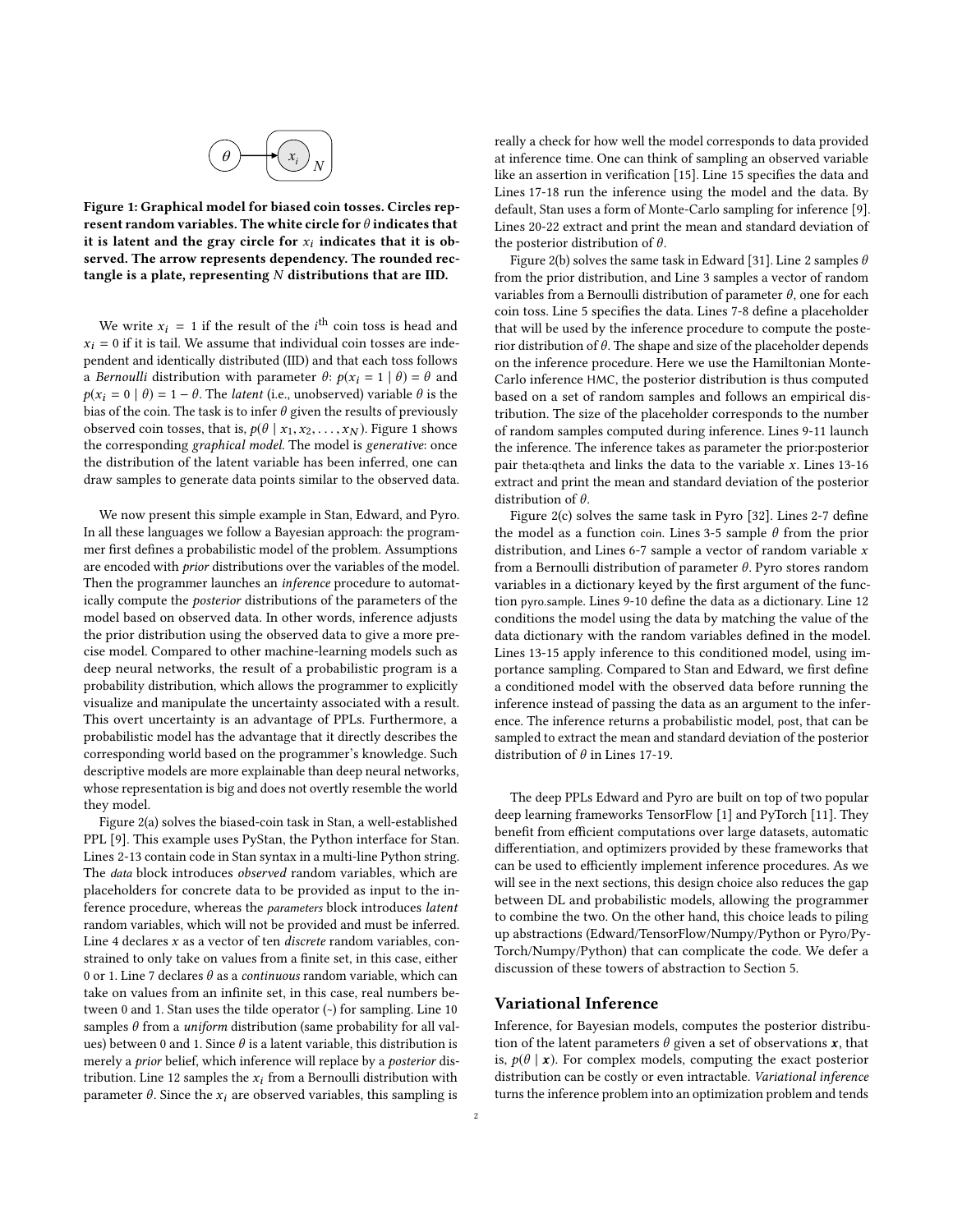|    | (a) Stan                                          |    | (b) Edward                                                                   |    | (c) Pyro                                                              |
|----|---------------------------------------------------|----|------------------------------------------------------------------------------|----|-----------------------------------------------------------------------|
|    | 22 print("Posterior stddev:", np.std(samples))    |    | 16 print("Posterior stddev:", stddev)                                        |    | 19 print("Posterior stddev:", np.std(samples))                        |
|    | 21 print("Posterior mean:", np.mean(samples))     |    | 15 print("Posterior mean:", mean)                                            |    | 18 print("Posterior mean:", np.mean(samples))                         |
|    | 20 samples = fit.extract()['theta']               | 14 | [qtheta.mean(),qtheta.stddev()])                                             |    | 17 samples = $[post()$ ["theta"].data[0] <b>for _ in</b> range(1000)] |
|    | $19$ # Results                                    |    | 13 mean, stddev = ed.get_session().run(                                      |    | $16$ # Result                                                         |
| 18 | data=data, iter=1000)                             |    | $12$ # Results                                                               |    | 15 post = pyro.infer.Marginal(sampler, sites=["theta"])               |
|    | 17 fit = pystan.stan(model_code=coin_code,        |    | 11 inference.run()                                                           | 14 | num_samples=1000)                                                     |
|    | 16 # Inference                                    | 10 | $data=\{x: data\})$                                                          |    | $13$ sampler = pyro.infer.Importance(cond,                            |
|    | 15 data = $\{x: [0, 1, 0, 0, 0, 0, 0, 0, 0, 1]\}$ |    | 9 inference = ed.HMC({theta: qtheta},                                        |    | 12 $cond = pyro.condition(coin, data=data)$                           |
|    | $14 \# Data$                                      | 8  | $tf.Variable(tf.ones(1000) * 0.5)$                                           |    | $11$ # Inference                                                      |
| 13 | $1$ nnn                                           |    | 7 qtheta = $Empirical($                                                      | 10 | [0, 1, 0, 0, 0, 0, 0, 0, 0, 1])                                       |
| 12 | $x[i]$ ~ bernoulli(theta);                        |    | $6$ # Inference                                                              |    | $9$ data = $\{$ "x": Variable(torch.Tensor(                           |
| 11 | for $(i$ in 1:10)                                 |    | $5 \text{ data} = \text{np.array}([0, 1, 0, 0, 0, 0, 0, 0, 0, 1])$           |    | $8 \# Data$                                                           |
| 10 | theta $\sim$ uniform(0,1);                        |    | $4 \# Data$                                                                  | 7  | theta * Variable(torch.ones(10)))                                     |
| 9  | model {                                           |    | $x = \text{Bernoulli}(\text{probs}=\text{theta}, \text{sample\_shape}=10)$ 6 |    | pyro.sample("x", Bernoulli(                                           |
| 8  |                                                   |    | 2 theta = $Uniform(0.0, 1.0)$                                                | 5  | Variable(torch.Tensor([1])))                                          |
|    | real <lower=0,upper=1> theta;</lower=0,upper=1>   |    | $1$ # Model                                                                  |    | Variable(torch.Tensor([0])),                                          |
|    | parameters {                                      |    |                                                                              | 3  | theta = $pyro.sample("theta", Uniform($                               |
| 5  |                                                   |    |                                                                              |    | 2 <b>def</b> coin():                                                  |
|    | $int < lower=0, upper=1> x[10];$                  |    |                                                                              |    | $1$ # Model                                                           |
|    | data {                                            |    |                                                                              |    |                                                                       |
|    | $2$ coin code = $"""$                             |    |                                                                              |    |                                                                       |
|    | 1111001                                           |    |                                                                              |    |                                                                       |

<span id="page-2-0"></span> $1 \#$  Model

### Figure 2: Probabilistic model for learning the bias of a coin.

<span id="page-2-1"></span>

|                                                   | 1 # Inference Guide                                                                                  |
|---------------------------------------------------|------------------------------------------------------------------------------------------------------|
|                                                   | 2 <b>def</b> guide():                                                                                |
| 1 # Inference Guide                               | $qalpha = pyro.param("qalpha", Variable(torch.Tensor([1.0]), requires grad=True)$<br>3               |
| 2 qalpha = $tf.Variable(1.0)$                     | $qbeta = pyro.param("qbeta", Variable(torch.Tensor([1.0]), requires\_grad = True)$<br>$\overline{4}$ |
| $3$ gbeta = tf. Variable $(1.0)$                  | pyro.sample("theta", Beta(qalpha, qbeta))<br>5                                                       |
| 4 qtheta = Beta(qalpha, qbeta)                    | $6$ # Inference                                                                                      |
| $5$ # Inference                                   | $\tau$ svi = SVI(cond, guide, Adam( $\{\}$ ), loss="ELBO", num particles=7)                          |
| 6 inference = ed.KLqp({theta: qtheta}, {x: data}) | 8 for step in range(1000):                                                                           |
| 7 inference.run()                                 | svi. step()<br>9                                                                                     |
| (a) Edward                                        | (b) Pyro                                                                                             |

Figure 3: Variational Inference for learning the bias of a coin.

to be faster and more adapted to large datasets than sampling-based Monte-Carlo methods [\[4\]](#page-8-18).

Variational infence tries to find the member  $q^*(\theta)$  of a family  $\tilde{Q}$ of simpler distribution over the latent variables that is the closest to the true posterior  $p(\theta | x)$ . The fitness of a candidate is measured using the Kullback-Leibler (KL) divergence from the true posterior, a similarity measure between probability distributions.

$$
q^*(\theta) = \operatornamewithlimits{argmin}_{q(\theta) \in \mathcal{Q}} \mathrm{KL}(q(\theta) || p(\theta | \mathbf{x}))
$$

It is up to the programmer to choose a family of candidates, or guides, that is sufficiently expressive to capture a close approximation of the true posterior, but simple enough to make the optimization problem tractable.

Both Edward and Pyro support variational inference. Figure [3](#page-2-1) shows how to adapt Figure [2](#page-2-0) to use it. In Edward (Figure [3\(](#page-2-1)a)), the programmer defines the family of guides by changing the shape of the placeholder used in the inference. Lines 2-4 use a beta distribution with unknown parameters  $\alpha$  and  $\beta$  that will be computed during inference. Lines 6-7 do variational inference using the Kullback-Leibler divergence. In Pyro (Figure [3\(](#page-2-1)b)), this is done by defining a guide function. Lines 2-5 also define a beta distribution with parameters  $\alpha$  and  $\beta$ . Lines 7-9 do inference using Stochastic Variational Inference, an optimized algorithm for variational inference. Both Edward and Pyro rely on the underlying framework to solve the optimization problem. Probabilistic inference thus closely follows the scheme used for training procedures of DL models.

This section gave a high-level introduction to PPLs and introduced basic concepts (generative models, sampling, prior and posterior, latent and observed, discrete and continuous). Next, we turn our attention to deep learning.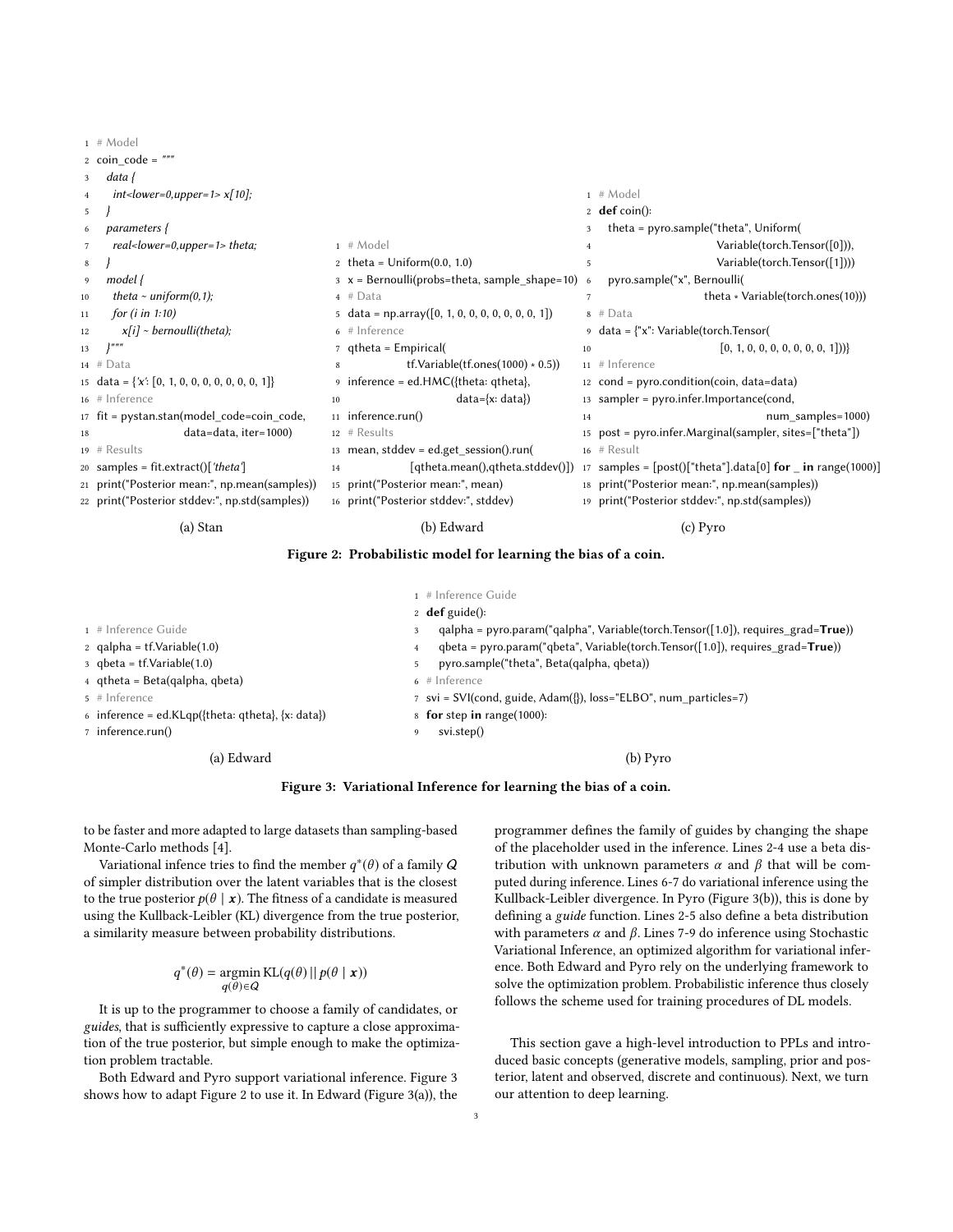<span id="page-3-1"></span>

(a) Computational graph for non-probabilistic MLP.



(b) Graphical model for probabilistic MLP.

Figure 4: Multi-layer perceptron (MLP) for classifying images. Circles and squares are probabilistic and nonprobabilistic variables. Black rectangles are pure functions. Arrows represent dependencies and forward data flow.

### <span id="page-3-0"></span>3 PROBABILISTIC MODELS IN DL

This section explains DL using an example of a deep neural network and shows how to make that probabilistic. The task is multiclass classification: given input features  $x$ , e.g., an image of a handwritten digit [\[23\]](#page-8-19) comprising  $n_x = 28 \cdot 28$  pixels, predict a label *l*, e.g., one of  $n_y = 10$  digits. Before we explain how to solve this task using DL, let us clarify some terminology. In cases where DL uses different terminology from PPLs, this paper favors the PPL terminology. So we say inference for what DL calls training; predicting for what DL calls inferencing; and observed variables for what DL calls training data. For instance, the observed variables for inference in the classifier task are the image  $x$  and label  $l$ .

Among the many neural network architectures suitable for this task, we chose a simple one: a multi-layer perceptron (MLP [\[28\]](#page-8-20)). We start with the non-probabilistic version. Figure [4\(](#page-3-1)a) shows an MLP with a 2-feature input layer, a 3-feature hidden layer, and a 2-feature output layer; of course, this generalizes to wider (more features) and deeper (more layers) MLPs. From left to right, there is a fully-connected subnet where each input feature  $x_i$  contributes to each hidden feature  $h_j$ , multiplied with a weight  $w_{ji}$  and offset with a bias h, The weights and biases are latent variables. Treating the a bias  $b_j$ . The weights and biases are latent variables. Treating the input biases and verights as vectors and a matrix lets us cast this input, biases, and weights as vectors and a matrix lets us cast this subnet in linear algebra  $xW^h + b^h$ , which can run efficiently via vector instructions on CPUs or GPUs. Next, a rectified linear unit  $ReLU(z) = max(0, z)$  computes the hidden feature vector h. The ReLU lets the MLP discriminate input spaces that are not linearly separable. The hidden layer exhibits both the advantage and disadvantage of deep learning: automatically learned features that need not be hand-engineered but would require non-trivial reverse engineering to explain in real-world terms. Next, another fullyconnected subnet  $hW^{\mathcal{Y}} + b^{\mathcal{Y}}$  computes the output layer  $\mathcal{Y}$ . Then, the softmax computes a vector  $\pi$  of scores that add up to one. The higher the value of  $\pi_l$ , the more strongly the classifier predicts<br>label *l* Using the output of the MLP the argmax extracts the label *l* label *l*. Using the output of the MLP, the argmax extracts the label *l* with highest score.

Traditional methods to train such a neural network incrementally update the latent parameters of the network to optimize a loss function via gradient descent [\[28\]](#page-8-20). In the case of hand-written digits, the loss function is a distance metrics between observed and predicted labels. The variables and computations are non-probabilistic, in that they use concrete values rather than probability distributions.

Deep PPLs can express Bayesian neural networks with probabilistic weights and biases [\[5\]](#page-8-21). One way to visualize this is by replacing rectangles with circles for latent variables in Figure [4\(](#page-3-1)a) to indicate that they hold probability distributions. Figure [4\(](#page-3-1)b) shows the corresponding graphical model, where the latent variable  $\theta$  denotes all the parameters of the MLP:  $W^h$ ,  $b^h$ ,  $W^y$ ,  $b^y$ .

Bayesian inference starts from prior beliefs about the parameters and learns distributions that fit observed data (such as, images and labels). We can then sample concrete weights and biases to obtain a concrete MLP. In fact, we do not need to stop at a single MLP: we can sample an ensemble of as many MLPs as we like. Then, we can feed a concrete image to all the sampled MLPs to get their predictions, followed by a vote.

Figure [5\(](#page-4-0)a) shows the probabilistic MLP example in Edward. Lines 3-4 are placeholders for observed variables (i.e., batches of images x and labels l). Lines 5-9 defines the MLP parameterized by  $\theta$ , a dictionary containing all the network parameters. Lines 10-14 sample the parameters from the prior distributions. Line 15 defines the output of the network: a categorical distribution over all possible label values parameterized by the output of the MLP. Line 17-23 define the guides for the latent variables, initialized with random numbers. Later, the variational inference will update these during optimization, so they will ultimately hold an approximation of the posterior distribution after inference. Lines 25-29 set up the inference with one prior:posterior pair for each parameter of the network and link the output of the network to the observed data.

Figure [5\(](#page-4-0)b) shows the same example in Pyro. Lines 2-11 contain the basic neural network, where torch.nn.Linear wraps the low-level linear algebra. Lines 3-6 declare the structure of the net, that is, the type and dimension of each layer. Lines 7-10 combine the layers to define the network. It is possible to use equivalent high-level TensorFlow APIs for this in Edward as well, but we refrained from doing so to illustrate the transition of the parameters to random variables. Lines 14-20 define the model. Lines 15-18 sample priors for the parameters, associating them with object properties created by torch.nn.Linear (i.e., the weight and bias of each layer). Line 19 lifts the MLP definition from concrete to probabilistic. We thus obtain a MLP where all parameters are treated as random variables. Line 20 conditions the model using a categorical distribution over all possible label values. Lines 26-31 define the guide for the latent variables, initialized with random numbers, just like in the Edward version. Line 33 sets up the inference.

After the inference, Figure [6](#page-4-1) shows how to use the posterior distribution of the MLP parameters to classify unknown data. In Edward (Figure [6\(](#page-4-1)a)), Lines 2-4 draw several samples of the parameters from the posterior distribution. Then, Lines 5-6 execute the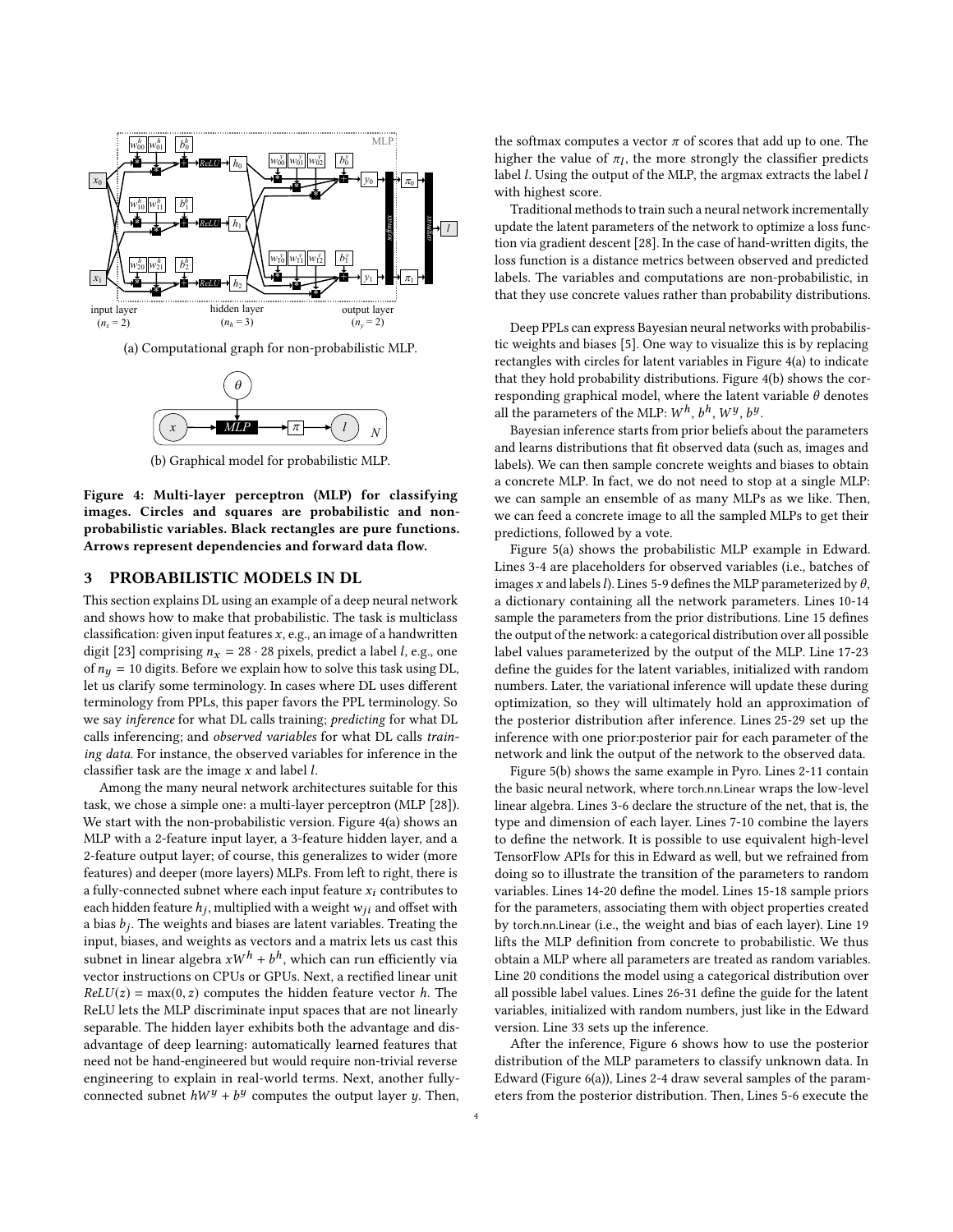<span id="page-4-0"></span>

|                |                                                                                    |                | $1$ # Model                                                              |
|----------------|------------------------------------------------------------------------------------|----------------|--------------------------------------------------------------------------|
|                |                                                                                    |                | 2 class MLP(nn.Module):                                                  |
|                |                                                                                    | 3              | def _init_(self):                                                        |
|                |                                                                                    | $\overline{4}$ | super(MLP, self). init ()                                                |
|                | 1 batch size, nx, nh, ny = $128$ , $28 \times 28$ , 1024, 10                       | 5              | $self.Ih = torch.nn.Linear(nx, nh)$                                      |
|                | $2$ # Model                                                                        | 6              | self.ly = torch.nn.Linear(nh, ny)                                        |
|                | 3 x = tf.placeholder(tf.float32, [batch_size, nx])                                 | 7              | def forward(self, x):                                                    |
|                | 4 l = tf.placeholder(tf.int32, [batch_size])                                       | 8              | $h = F$ .relu(self.lh(x.view((-1, nx))))                                 |
|                | 5 def mlp(theta, x):                                                               | 9              | $log_p i = F.log_softmax(self.ly(h), dim=-1)$                            |
| 6              | $h = tf.nn.relu(tf.matmul(x, theta["Wh"]) + theta["bh"])$                          | 10             | return log pi                                                            |
| $\overline{7}$ | yhat = tf.matmul(h, theta["Wy"]) + theta["by"]                                     |                | 11 mlp = $MLP()$                                                         |
| 8              | $logpi = tf.nn.log_softmax(what)$                                                  |                | 12 def v0s(*shape): return Variable(torch.zeros(*shape))                 |
| 9              | return log pi                                                                      | 13             | def v1s(*shape): return Variable(torch.ones(*shape))                     |
|                | 10 theta = $\{$                                                                    | 14             | def model(x, l):                                                         |
| 11             | 'Wh': Normal(loc=tf.zeros([nx, nh]), scale=tf.ones([nx, nh])),                     | 15             | theta = { 'lh.weight': Normal(v0s(nh, nx), v1s(nh, nx)),                 |
| 12             | 'bh': Normal(loc=tf.zeros(nh), scale=tf.ones(nh)),                                 | 16             | 'lh.bias': Normal(v0s(nh), v1s(nh)),                                     |
| 13             | 'Wy': Normal(loc=tf.zeros([nh, ny]), scale=tf.ones([nh, ny])),                     | 17             | 'ly.weight': Normal(v0s(ny, nh), v1s(ny, nh)),                           |
| 14             | 'by': Normal(loc=tf.zeros(ny), scale=tf.ones(ny)) }                                | 18             | 'ly.bias': Normal(v0s(ny), v1s(ny)) }                                    |
|                | 15 $\text{lhat} = \text{Categorical}(\text{logits} = \text{mlp}(\text{theta}, x))$ | 19             | lifted $mlp = pyro.random module("mlp", mlp, theta)()$                   |
|                | 16 # Inference Guide                                                               | 20             | pyro.observe("obs", Categorical(logits=lifted_mlp(x)), one_hot(l))       |
|                | 17 def vr(*shape):                                                                 | 21             | # Inference Guide                                                        |
| 18             | return tf.Variable(tf.random_normal(shape))                                        | 22             | def vr(name, *shape):                                                    |
|                | 19 qtheta = {                                                                      | 23             | return pyro.param(name,                                                  |
| 20             | 'Wh': Normal(loc=vr(nx, nh), scale=tf.nn.softplus(vr(nx, nh))),                    | 24             | Variable(torch.randn(*shape), requires_grad=True))                       |
| 21             | 'bh': Normal(loc=vr(nh), scale=tf.nn.softplus(vr(nh))),                            | 25             | $def$ guide $(x, l)$ :                                                   |
| 22             | 'Wy': Normal(loc=vr(nh, ny), scale=tf.nn.softplus(vr(nh, ny))),                    | 26             | $qtheta = \{$                                                            |
| 23             | 'by': Normal(loc=vr(ny), scale=tf.nn.softplus(vr(ny))) }                           | 27             | 'lh.weight': Normal(vr("Wh m", nh, nx), F.softplus(vr("Wh s", nh, nx))), |
|                | 24 # Inference                                                                     | 28             | 'lh.bias': Normal(vr("bh_m", nh), F.softplus(vr("bh_s", nh))),           |
| 25             | inference = ed.KLqp({ theta["Wh"]: qtheta["Wh"],                                   | 29             | 'ly.weight': Normal(vr("Wy_m", ny, nh), F.softplus(vr("Wy_s", ny, nh))), |
| 26             | theta["bh"]: gtheta["bh"],                                                         | 30             | 'ly.bias': Normal(vr("by_m", ny), F.softplus(vr("by_s", ny))) }          |
| 27             | theta["Wy"]: qtheta["Wy"],                                                         | 31             | return pyro.random module("mlp", mlp, qtheta)()                          |
| 28             | theta["by"]: qtheta["by"] },                                                       |                | 32 # Inference                                                           |
| 29             | data={lhat: l})                                                                    |                | 33 inference = SVI(model, guide, Adam({"lr": 0.01}), loss="ELBO")        |
|                | (a) Edward                                                                         |                | (b) Pyro                                                                 |

### Figure 5: Probabilistic multilayer perceptron for classifying images.

<span id="page-4-1"></span>

|   | <b>def</b> predict(x):                                                              |   |                                          |
|---|-------------------------------------------------------------------------------------|---|------------------------------------------|
|   | 2 theta samples = $\int$ {"Wh": qtheta["Wh"].sample(), "bh": qtheta["bh"].sample(), |   | 1 <b>def</b> predict(x):                 |
|   | "Wy": $qtheta['Wy"]$ .sample(), "by": $qtheta['by"]$ .sample() }                    |   | sampled models = $\int$ guide(None)      |
|   | for in range(args.num samples) $\vert$                                              |   | for in range (args.num samples) ]        |
|   | $yhats = [mlp(theta_samp, x).eval()$                                                | 4 | yhats = [ model(Variable(x)).data        |
| 6 | for theta samp in theta samples ]                                                   |   | for model in sampled models ]            |
|   | mean = $np.macan(yhats, axis=0)$                                                    | 6 | mean = torch.mean(torch.stack(yhats), 0) |
| 8 | return np.argmax(mean, axis=1)                                                      |   | return np.argmax(mean, axis=1)           |
|   | (a) Edward                                                                          |   | $(b)$ Pyro                               |



MLP with each concrete model. Line 7 computes the score of a label as the average of the scores returned by the MLPs. Finally, Line 8 predicts the label with the highest score. In Pyro (Figure [6\(](#page-4-1)b)), the prediction is done similarly but we obtain multiple versions of the MLP by sampling the guide (Line 2-3), not the parameters.

This section showed how to use probabilistic variables as building blocks for a DL model. Compared to non-probabilistic DL, this

approach has the advantage of reduced overfitting and accurately quantified uncertainty [\[5\]](#page-8-21). On the other hand, this approach requires inference techniques, like variational inference, that are more advanced than classic back-propagation. The next section will present the dual approach, showing how to use neural networks as building blocks for a probabilistic model.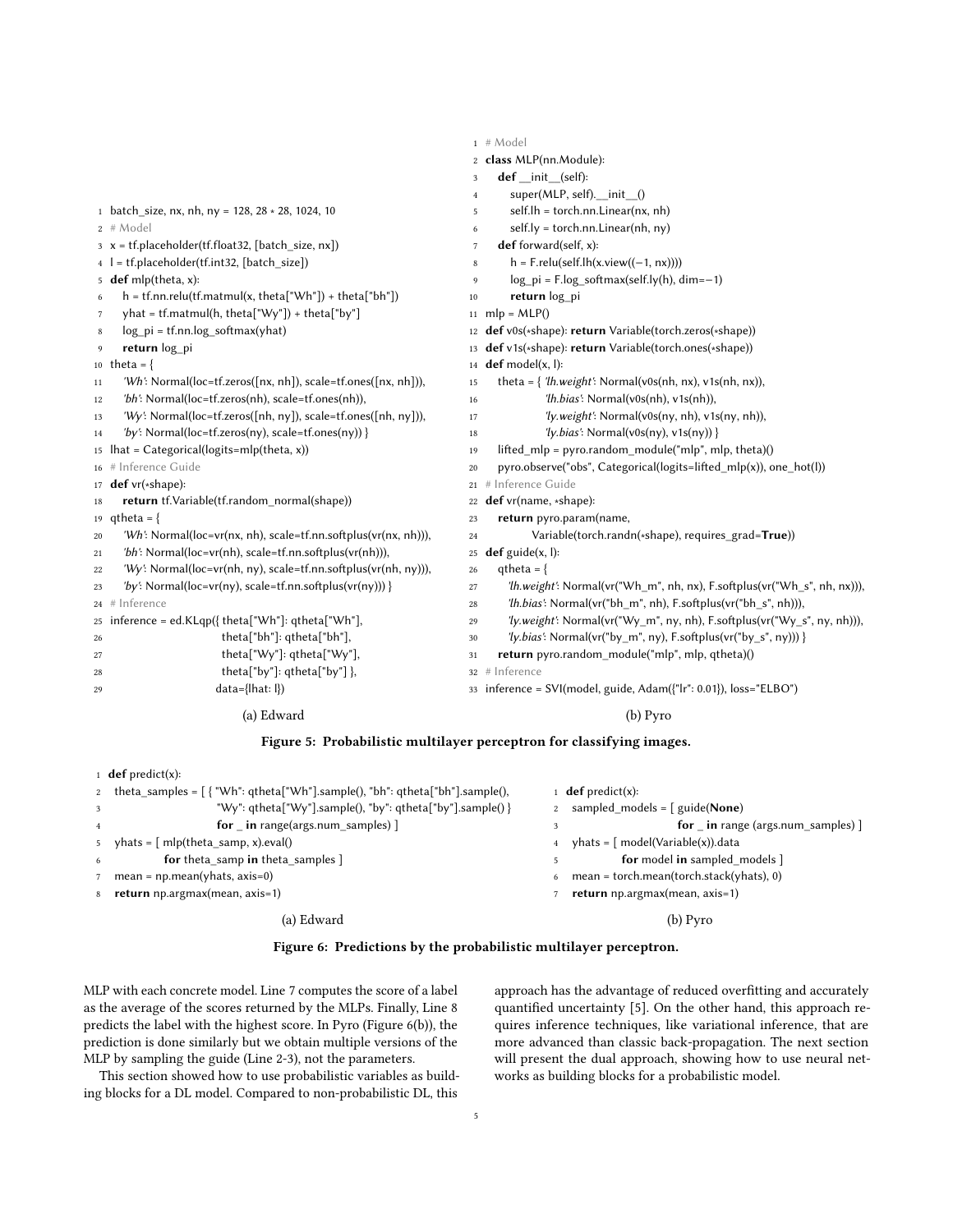# <span id="page-5-0"></span>4 DL IN PROBABILISTIC MODELS

This section explains how deep PPLs can use non-probabilistic deep neural networks as components in probabilistic models. The example task is learning a vector-space representation. Such a representation reduces the number of input dimensions to make other machine-learning tasks more manageable by counter-acting the curse of dimensionality [\[10\]](#page-8-6). The observed random variable is  $x$ , for instance, an image of a hand-written digit with  $n_x = 28 \cdot 28$  pixels. The latent random variable is  $z$ , the vector-space representation, for instance, with  $n_z = 4$  features. Learning a vector-space representation is an unsupervised problem, requiring only images but no labels. While not too useful on its own, such a representation is an essential building block. For instance, it can help in other image generation tasks, e.g., to generate an image for a given writing style [\[30\]](#page-8-5). Furthermore, it can help learning with small data, e.g., via a K-nearest neighbors approach in vector space [\[2\]](#page-8-22).

Each image  $x$  depends on the latent representation  $z$  in a complex non-linear way (i.e., via a deep neural network). The task is to learn this dependency between  $x$  and  $z$ . The top half of Figure [7\(](#page-6-0)a) shows the corresponding graphical model. The output of the neural network, named *decoder*, is a vector  $\mu$  that parameterizes a Bernoulli distribution over each pixel in the image  $x$ . Each pixel is thus associated to a probability of being present in the image. Similarly to Figure [4\(](#page-3-1)b) the parameter  $\theta$  of the decoder is global (i.e., shared by all data points) and is thus drawn outside the plate. Compared to Section [3](#page-3-0) the network here is not probabilistic, hence the square around θ.

The main idea of the VAE [\[19,](#page-8-23) [27\]](#page-8-24) is to use variational inference to learn the latent representation. As for the examples presented in the previous sections, we need to define a guide for the inference. The guide maps each  $x$  to a latent variable  $z$  via another neural network. The bottom half of Figure [7\(](#page-6-0)a) shows the graphical model of the guide. The network, named encoder, returns, for each image  $x$ , the parameters  $\mu_z$  and  $\sigma_z$  of a Gaussian distribution in the latent space. Again the parameter  $\phi$  of the network is global and not probabilistic. Then inference tries to learn good values for parameter  $\theta$  and  $\phi$ , simultaneously training the decoder and the encoder, according to the data and the prior beliefs on the latent variables (e.g., Gaussian distribution).

After the inference, we can generate a latent representation of an image with the encoder and reconstruct the image with the decoder. The similarity of the two images gives an indication of the success of the inference. The model and the guide together can thus be seen as an autoencoder, hence the term variational autoencoder.

Figure [7\(](#page-6-0)b) shows the VAE examples in Edward. Lines 4-12 define the decoder: a simple 2-layers neural network similar to the one presented in Section [3.](#page-3-0) The parameter  $\theta$  is initialized with random noise. Line 13 samples the priors for the latent variable z from a Gaussian distribution. Lines 14-15 define the dependency between  $x$ and z, as a Bernoulli distribution parameterized by the output of the decoder. Lines 17-29 define the encoder: a neural network with one hidden layer and two distinct output layers for  $\mu_z$  and  $\sigma_z$ . The parameter  $\phi$  is also initialized with random noise. Lines 30-31 define the inference guide for the latent variable, that is, a Gaussian distribution parameterized by the outputs of the encoder. Line 33

sets up the inference matching the prior:posterior pair for the latent variable and linking the data with the output of the decoder.

Figure [7\(](#page-6-0)c) shows the VAE example in Pyro. Lines 2-12 define the decoder. Lines 13-19 define the model. Lines 14-16 sample the priors for the latent variable z. Lines 18-19 define the dependency between x and z via the decoder. In contrast to Figure [5\(](#page-4-0)b), the decoder is not probabilistic, so there is no need for lifting the network. Lines 34-37 define the guide as in Edward linking  $z$  and  $x$  via the decoder defined Lines 21-33. Line 39 sets up the inference.

This example illustrates that we can embed non-probabilistic DL models inside probabilistic programs and learn the parameters of the DL models during inference. Sections [2,](#page-0-0) [3,](#page-3-0) and [4](#page-5-0) were about explaining deep PPLs with examples. The next section is about comparing deep PPLs with each other and with their potential.

### <span id="page-5-1"></span>5 CHARACTERIZATION

This section attempts to answer the following research question: At this point in time, how well do deep PPLs live up to their potential? Deep PPLs combine probabilistic models, deep learning, and programming languages in an effort to combine their advantages. This section explores those advantages grouped by pedigree and uses them to characterize Edward and Pyro.

Before we dive in, some disclaimers are in order. First, both Edward and Pyro are young, not mature projects with years of improvements based on user experiences, and they enable new applications that are still under active research. We should keep this in mind when we criticize them. On the positive side, early criticism can be a positive influence. Second, since getting even a limited number of example programs to support direct side-byside comparisons was non-trivial, we kept our study qualitative. A respectable quantitative study would require more programs and data sets. On the positive side, all of the code shown in this paper actually runs. Third, doing an outside-in study risks missing subtleties that the designers of Edward and Pyro may be more expert in. On the positive side, the outside-in view resembles what new users experience.

### 5.1 Advantages from Probabilistic Models

Probabilistic models support overt uncertainty: they give not just a prediction but also a meaningful probability. This is useful to avoid uncertainty bugs [\[6\]](#page-8-2), track compounding effects of uncertainty, and even make better exploration decisions in reinforcement learning [\[5\]](#page-8-21). Both Edward and Pyro support overt uncertainty well, see e.g. the lines under the comment "# Results" in Figure [2.](#page-2-0)

Probabilistic models give users a choice of inference procedures: the user has the flexibility to pick and configure different approaches. Deep PPLs support two primary families of inference procedures: those based on Monte-Carlo sampling and those based on variational inference. Edward supports both and furthermore flexible compositions, where different inference procedures are applied to different parts of the model. Pyro supports primarily variational inference and focuses less on Monte-Carlo sampling. In comparison, Stan makes a form of Monte-Carlo sampling the default, focusing on making it easy-to-tune in practice [\[8\]](#page-8-25).

Probabilistic models can help with small data: even when inference uses only small amount of labeled data, there have been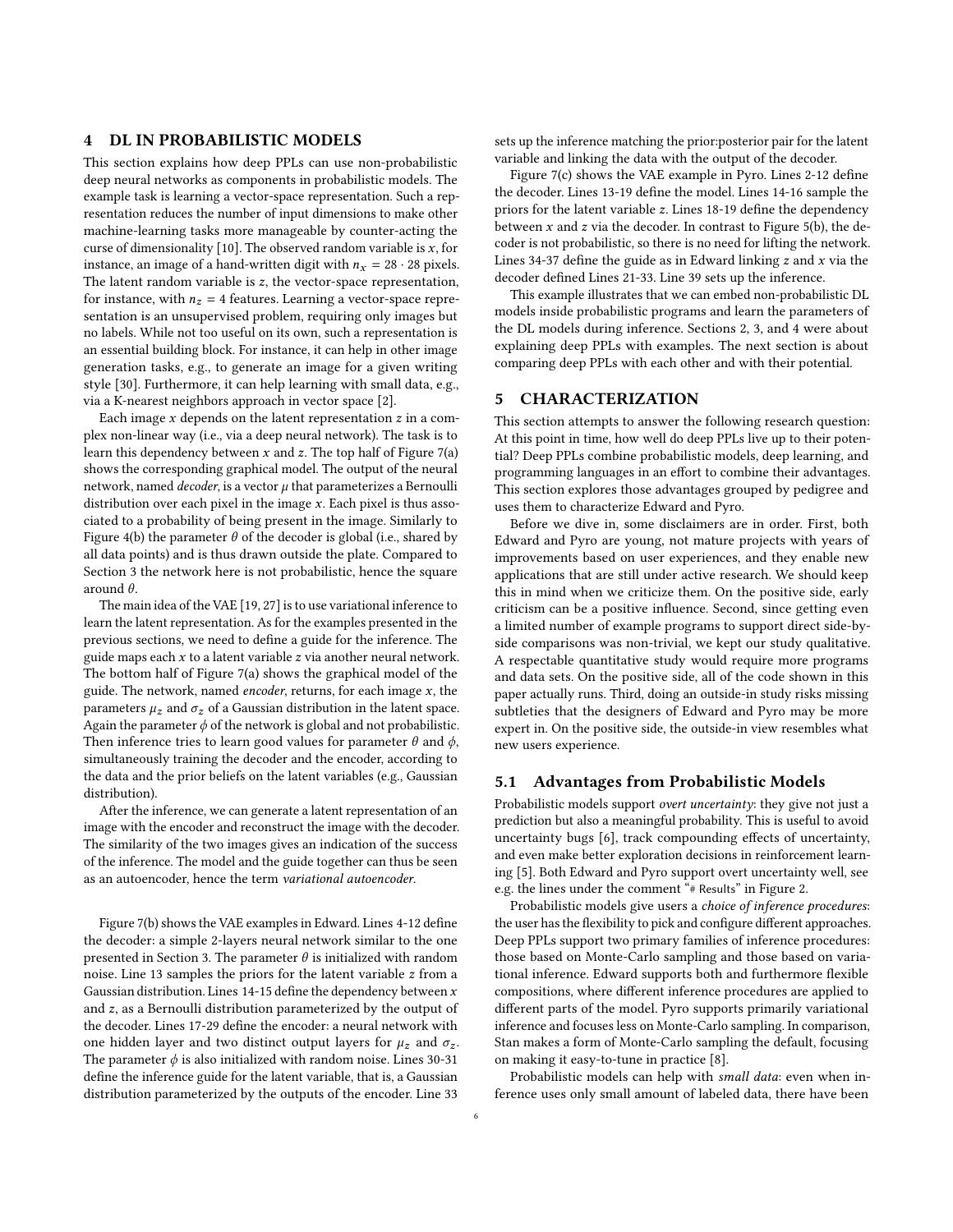<span id="page-6-0"></span>

(a) Graphical models.

|    |                                                                                          | 6              | $self.lx = nn.Linear(nh, nx)$                                     |
|----|------------------------------------------------------------------------------------------|----------------|-------------------------------------------------------------------|
|    | 1 batch_size, nx, nh, nz = $256$ , $28 * 28$ , 1024, 4                                   | $\overline{7}$ | $self.$ relu = nn. $ReLU()$                                       |
|    | 2 def vr(*shape): return tf.Variable(0.01 * tf.random_normal(shape))                     | 8              | def forward(self, z):                                             |
|    | $3$ # Model                                                                              | 9              | $hidden = self.relu(self.lh(z))$                                  |
|    | $4$ X = tf.placeholder(tf.int32, [batch_size, nx])                                       | 10             | mu = self.lx(hidden)                                              |
|    | 5 def decoder(theta, z):                                                                 | 11             | return mu                                                         |
| 6  | hidden = tf.nn.relu(tf.matmul(z, theta['Wh']) + theta['bh'])                             | 12             | $decoder =()$                                                     |
| 7  | mu = tf.matmul(hidden, theta['Wy']) + theta['by']                                        | 13             | def model(x):                                                     |
| 8  | return mu                                                                                | 14             | z_mu = Variable(torch.zeros(x.size(0), nz))                       |
|    | 9 theta = $\{$ 'Wh': vr(nz, nh),                                                         | 15             | $z$ _sigma = Variable(torch.ones(x.size(0), nz))                  |
| 10 | 'bh': $vr(nh)$ ,                                                                         | 16             | $z = pyro.sample("z", dist.Normal(z_mu, z_sigma))$                |
| 11 | 'Wy': $vr(nh, nx)$ ,                                                                     | 17             | pyro.module("decoder", decoder)                                   |
| 12 | 'by': $\mathsf{vr}(\mathsf{nx})$ }                                                       | 18             | $mu = decoder.forward(z)$                                         |
|    | $13 \text{ z}$ = Normal(loc=tf.zeros([batch size, nz]), scale=tf.ones([batch size, nz])) | 19             | pyro.sample("xhat", dist.Bernoulli(mu), obs=x.view(-1, nx))       |
|    | $14$ logits = decoder(theta, z)                                                          | 20             | # Inference Guide                                                 |
|    | $15$ x = Bernoulli(logits=logits)                                                        |                | 21 class Encoder(nn.Module):                                      |
|    | 16 # Inference Guide                                                                     | 22             | def init (self):                                                  |
|    | 17 def encoder(phi, x):                                                                  | 23             | super(Encoder, self). init ()                                     |
| 18 | $x = tf.cast(x, tf.float32)$                                                             | 24             | $self.h = torch.nn.Linear(nx, nh)$                                |
| 19 | hidden = tf.nn.relu(tf.matmul(x, phi['Wh']) + phi['bh'])                                 | 25             | self.lz_mu = torch.nn.Linear(nh, nz)                              |
| 20 | z_mu = tf.matmul(hidden, phi['Wy_mu']) + phi['by_mu']                                    | 26             | self.lz_sigma = torch.nn.Linear(nh, nz)                           |
| 21 | z_sigma = tf.nn.softplus(                                                                | 27             | self.softplus = nn.Softplus()                                     |
| 22 | tf.matmul(hidden, phi['Wy_sigma']) + phi['by_sigma'])                                    | 28             | def forward(self, x):                                             |
| 23 | return z_mu, z_sigma                                                                     | 29             | hidden = F.relu(self.lh(x.view( $(-1, nx)$ )))                    |
| 24 | phi = { 'Wh': $vr(nx, nh)$ ,                                                             | 30             | z_mu = self.lz_mu(hidden)                                         |
| 25 | 'bh': $vr(nh)$ ,                                                                         | 31             | z_sigma = self.softplus(self.lz_sigma(hidden))                    |
| 26 | $W_y$ _mu': vr(nh, nz),                                                                  | 32             | return z mu, z sigma                                              |
| 27 | $'by_mu$ : vr(nz),                                                                       | 33             | encoder = Encoder()                                               |
| 28 | 'Wy_sigma': vr(nh, nz),                                                                  |                | 34 def guide(x):                                                  |
| 29 | 'by_sigma': $vr(nz)$ }                                                                   | 35             | pyro.module("encoder", encoder)                                   |
|    | $30 \text{ loc}, \text{scale} = \text{encoder}(\text{phi}, X)$                           | 36             | $z_{mu}$ , $z_{sigma}$ = encoder.forward(x)                       |
|    | 31 qz = Normal(loc=loc, scale=scale)                                                     | 37             | pyro.sample("z", dist.Normal(z_mu, z_sigma))                      |
|    | 32 # Inference                                                                           | 38             | # Inference                                                       |
|    | 33 inference = ed.KLqp({z: qz}, data={x: X})                                             |                | 39 inference = SVI(model, guide, Adam({"lr": 0.01}), loss="ELBO") |
|    | (b) Edward                                                                               |                | (c) Pyro                                                          |

# Model

class Decoder(nn.Module): 3 def \_\_init\_\_(self):

 super(Decoder, self).\_\_init\_\_() self.lh = nn.Linear(nz, nh)

### Figure 7: Variational autoencoder for encoding and decoding images.

high-profile cases where probabilistic models still make accurate predictions [\[21\]](#page-8-3). Working with small data is useful to avoid the cost of hand-labeling, to improve privacy, to build personalized models, and to do well on underrepresented corners of a big-data task. The intuition for how probabilistic models help is that they can make up for lacking labeled data for a task by domain knowledge incorporated in the model, by unlabeled data, or by labeled data for other tasks. There are some promising initial successes of using

deep probabilistic programming on small data [\[26,](#page-8-4) [30\]](#page-8-5); at the same time, this remains an active area of research.

Probabilistic models can support explainability: when the components of a probabilistic model correspond directly to concepts of a real-world domain being modeled, predictions can include an explanation in terms of those concepts. Explainability is useful when predictions are consulted for high-stakes decisions, as well as for transparency around bias [\[7\]](#page-8-26). Unfortunately, the parameters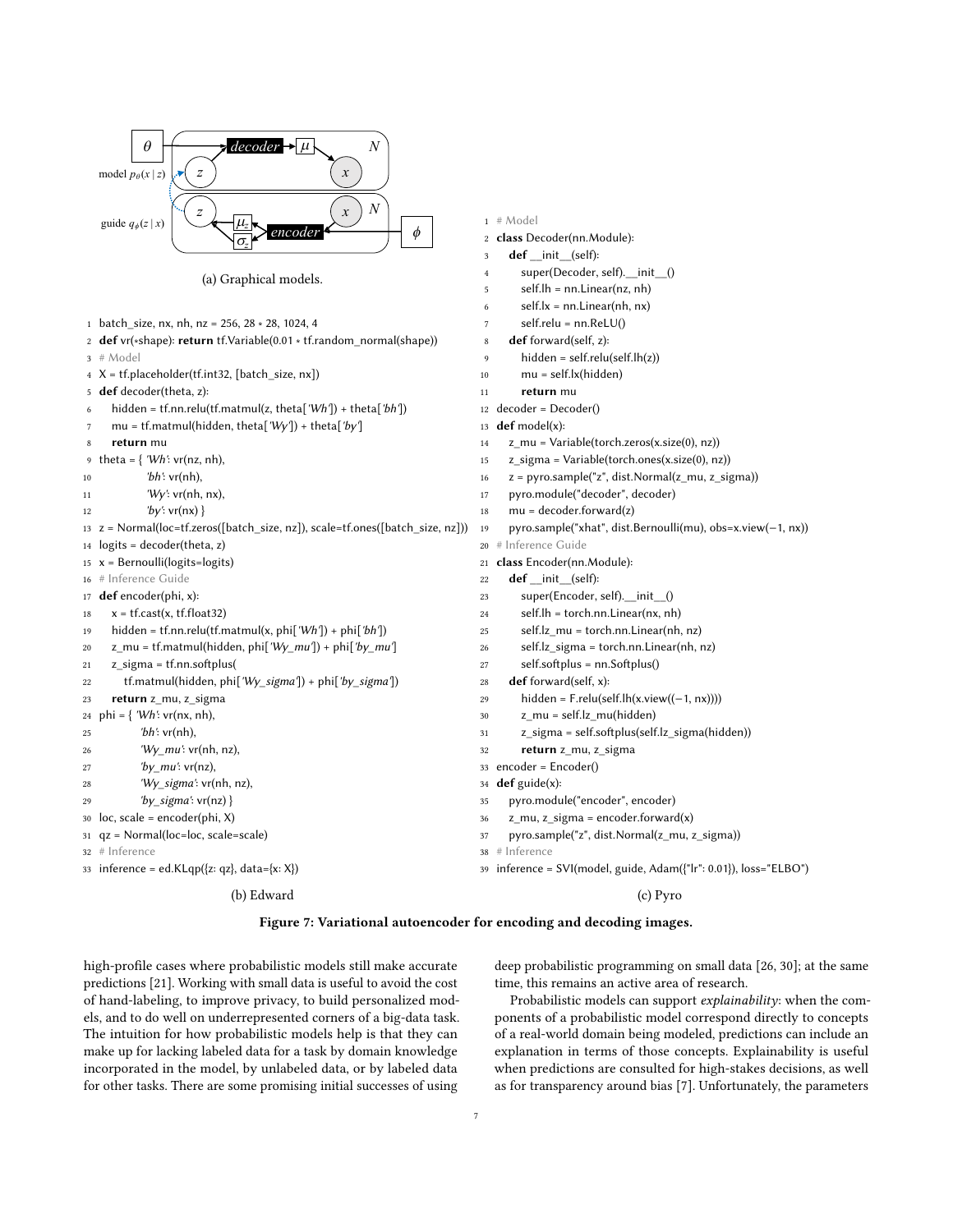of a deep neural network are just as opaque with as without probabilistic programming. There is cause for hope though. For instance, Siddharth et al. advocate disentangled representations that help explainability [\[30\]](#page-8-5). Overall, the jury is still out on the extent to which deep PPLs can leverage this advantage from PPLs.

### 5.2 Advantages from Deep Learning

Deep learning is automatic hierarchical representation learning [\[22\]](#page-8-7): each unit in a deep neural network can be viewed as an automatically learned feature. Learning features automatically is useful to avoid the cost of engineering features by hand. Fortunately, this DL advantage remains true in the context of a deep PPL. In fact, a deep PPL makes the trade-off between automated and hand-crafted features more flexible than most other machine-learning approaches.

Deep learning can accomplish high accuracy: for various tasks, there have been high-profile cases where deep neural networks beat out earlier approaches with years of research behind them. Arguably, the victory of DL at the ImageNet competition in 2012 ushered in the latest craze around DL [\[20\]](#page-8-8). Record-breaking accuracy is useful not just for publicity but also to cross thresholds where practical deployments become desirable, for instance, in machine translation [\[33\]](#page-8-9). Since a deep PPL can use deep neural networks, in principle, it inherits this advantage from DL [\[31\]](#page-8-16). However, even non-probabilistic DL requires tuning, and in our experience with the example programs in this paper, the tuning burden is exacerbated with variational inference.

Deep learning supports fast inference: even for large models and a large data set, the wall-clock time for a batch job to infer posteriors is short. The fast-inference advantage is the result of the back-propagation algorithm [\[28\]](#page-8-20), novel techniques for parallelization [\[25\]](#page-8-27) and data representation [\[17\]](#page-8-28), and massive investments in the efficiency of DL frameworks such as TensorFlow and PyTorch, with vectorization on CPU and GPU. Fast inference is useful for iterating more quickly on ideas, trying more hyperparameter during, and wasting fewer resources. Tran et al. measured the efficiency of the Edward deep PPL, demonstrating that it does benefit from the efficiency advantage of the underlying DL framework [\[31\]](#page-8-16).

### 5.3 Advantages from Programming Languages

Programming language design is essential for composability: bigger models can be composed from smaller components. Composability is useful for testing, team-work, and reuse. Conceptually, both graphical probabilistic models and deep neural networks compose well. On the other hand, some PPLs impose structure in a way that reduces composability; fortunately, this can be mitigated [\[16\]](#page-8-29). Both Edward and Pyro are embedded in Python, and, as our example programs demonstrate, work with Python functions and classes. For instance, users are not limited to declaring all latent variables in one place; instead, they can compose models, such as MLPs, with separately declared latent variables. Edward and Pyro also work with higher-level DL framework modules such as tf.layers.dense or torch.nn.Linear, and Pyro even supports automatically lifting those to make them probabilistic. Edward and Pyro also do not prevent users from composing probabilistic models with non-probabilistic code, but doing so requires care. For instance, when Monte-Carlo

sampling runs the same code multiple times, it is up to the programmer to watch out for unwanted side-effects. One area where more work is needed is the extensibility of Edward or Pyro itself [\[8\]](#page-8-25). Finally, in addition to composing models, Edward also emphasizes composing inference procedures.

Not all PPLs have the same expressiveness: some are Turing complete, others not [\[15\]](#page-8-1). For instance, BUGS is not Turing complete, but has nevertheless been highly successful [\[13\]](#page-8-30). The field of deep probabilistic programming is too young to judge which levels of expressiveness are how useful. Edward and Pyro are both Turing complete. However, Edward makes it harder to express while-loops and conditionals than Pyro. Since Edward builds on TensorFlow, the user must use special APIs to incorporate dynamic control constructs into the computational graph. In contrast, since Pyro builds on PyTorch, it can use native Python control constructs, one of the advantages of dynamic DL frameworks [\[24\]](#page-8-31).

Programming language design affects conciseness: it determines whether a model can be expressed in few lines of code. Conciseness is useful to make models easier to write and, when used in good taste, easier to read. In our code examples, Edward is more concise than Pyro. Pyro arguably trades conciseness for structure, making heavier use of Python classes and functions. Wrapping the model and guide into functions allows compiling them into co-routines, an ingredient for implementing efficient inference procedures [\[14\]](#page-8-32). In both Edward and Pyro, conciseness is hampered by the Bayesian requirement for explicit priors and by the variational-inference requirement for explicit guides.

Programming languages can offer watertight abstractions: they can abstract away lower-level concepts and prevent them from leaking out, for instance, using types and constraints [\[8\]](#page-8-25). Consider the expression  $xW^{[1]} + b^{[1]}$  from Section [3.](#page-3-0) At face value, this looks like eager arithmetic on concrete scalars, running just once in the forward direction. But actually, it may be lazy (building a computational graph) arithmetic on probability distributions (not concrete values) of tensors (not scalars), running several times (for different Monte-Carlo samples or data batches), possibly in the backward direction (for back-propagation of gradients). Abstractions are useful to reduce the cognitive burden on the programmer, but only if they are watertight. Unfortunately, abstractions in deep PPLs are leaky. Our code examples directly invoke features from several layers of the technology stack (Edward or Pyro, on TensorFlow or PyTorch, on NumPy, on Python). Furthermore, we found that error messages rarely refer to source code constructs. For instance, names of Python variables are erased from the computational graph, making it hard to debug tensor dimensions, a common cause for mistakes. It does not have to be that way. For instance, DL frameworks are good at hiding the abstraction of back-propagation. More work is required to make deep PPL abstractions more watertight.

### <span id="page-7-0"></span>6 CONCLUSION AND OUTLOOK

This paper is a study of two deep PPLs, Edward and Pyro. The study is qualitative and driven by code examples. This paper explains how to solve common tasks, contributing side-by-side comparisons of Edward and Pyro. The potential of deep PPLs is to combine the advantages of probabilistic models, deep learning, and programming languages. In addition to comparing Edward and Pyro to each other,